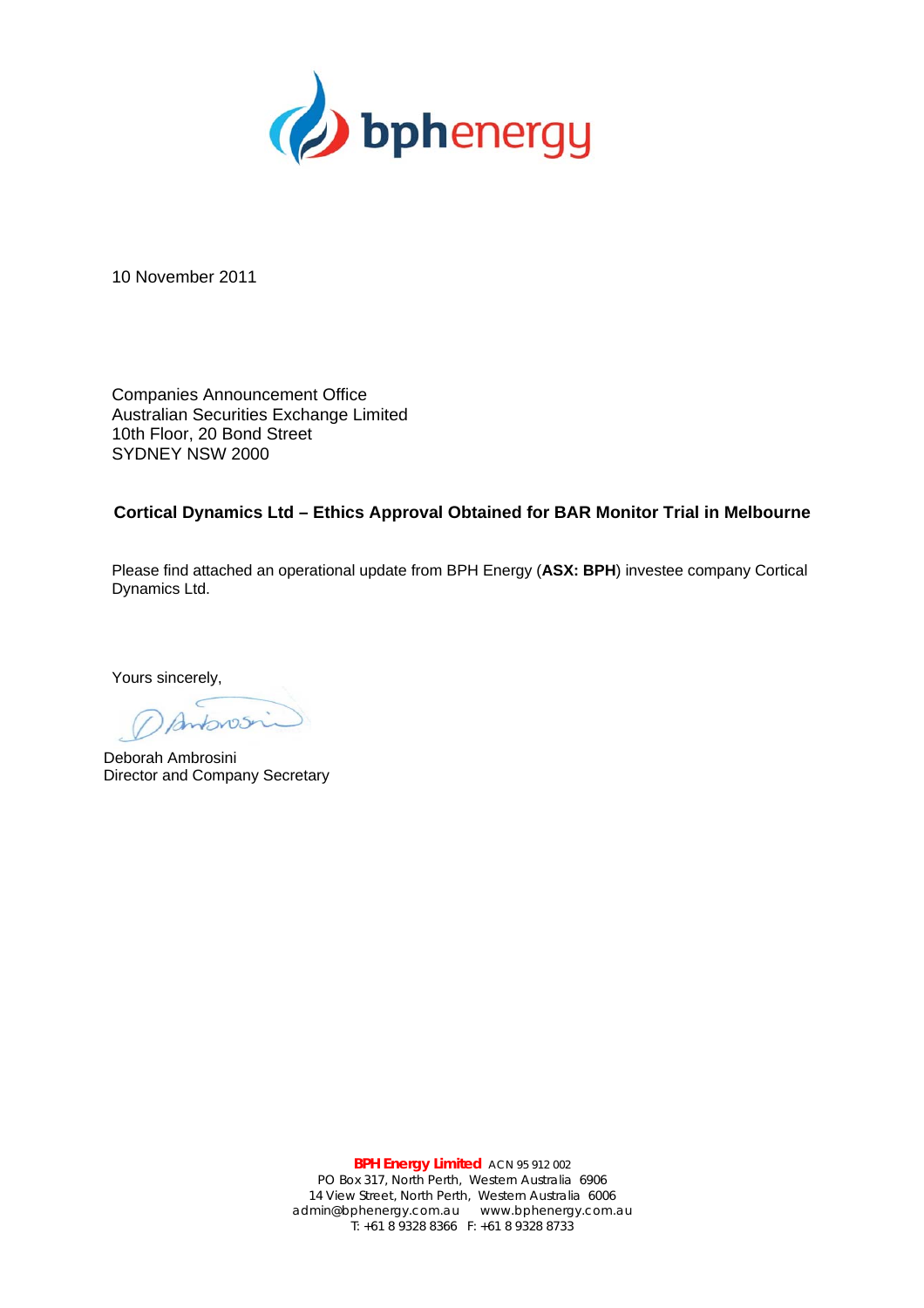

10th November 2011

Companies Announcements Office Australian Securities Exchange Limited 10<sup>th</sup> Floor, 20 Bond Street SYNDEY NSW 2000

## **Ethics Approval Obtained for BAR Monitor Trial in Melbourne**

Cortical Dynamics Ltd ("**Cortica**l"), an investee company of BPH Energy Limited (ASX: BPH), is pleased to announce that it has obtained ethics approval from the Human Research Ethics Committee of St Vincent's Hospital (**St Vincent's**), Melbourne. The study will employ the Brain Anaesthesia Response (BAR) monitor to detect varying levels of anaesthetic agents in an operating room environment where the presence of multiple artifacts are known to complicate the EEG assessment of anaesthetic action.

The principle investigator in the trial will be Dr Desmond McGlade, Senior Staff Anaesthetist, from the Department of Anaesthesia at St Vincent's. Cortical has worked closely with Dr Desmond McGlade and his team to develop protocols and reporting procedures. The trial is anticipated to commence in December.

Dr McGlade said, "Trialling devices such as the BAR monitor in the OR is a critical step before gaining the approval of the broader anaesthetic community to not only use them, but to be involved in their necessary ongoing development and improvement".

This will be the second trial of the BAR monitor, following a study conducted at Swinburne University earlier this year. This earlier study concluded that all the signal gathering and analysing components of the BAR monitor were functioning correctly, providing the necessary verification for the BAR system to be used in St Vincent's clinical trial.

## **About the BAR Monitor**

The BAR monitoring system measures a patient's brain electrical activity, the electroencephalogram (EEG), in order to indicate how deeply anaesthetised a patient is during an operation via an adhesive sensor applied to the forehead. The BAR monitor is designed to assist anaesthetists and intensive care staff in ensuring patients do not wake up un-expectedly, as well as reducing the incidence of side effects associated with the anaesthetic.

The BAR monitor improves on currently used EEG monitors by utilising advances in understanding of how the brain's electrical activity is produced, and how it is affected by anaesthetic and sedative drugs. The BAR's unique physiological approach is aimed at